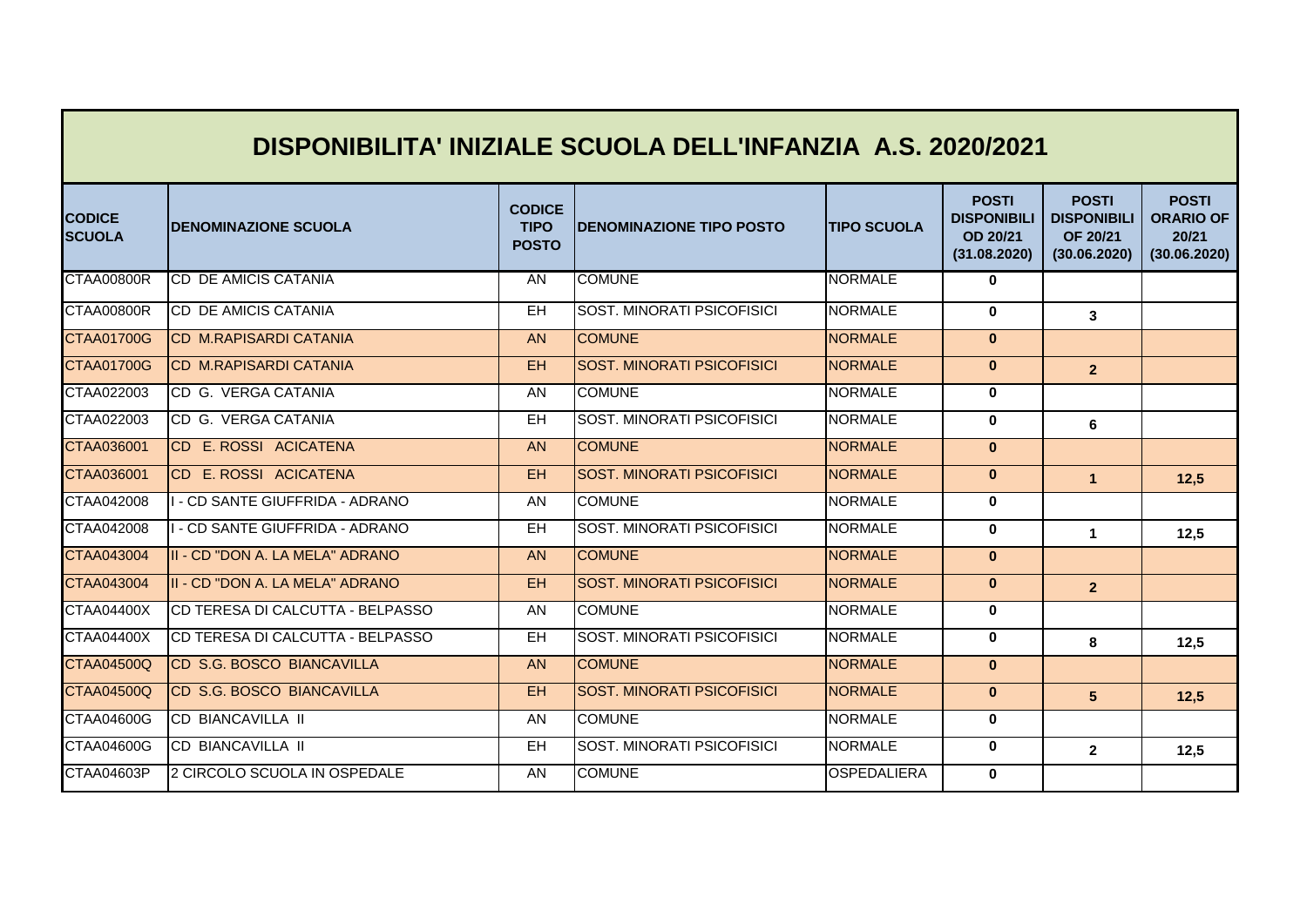| <b>CTAA04700B</b> | CD NICOLA SPEDALIERI BRONTE              | <b>AN</b> | <b>COMUNE</b>                     | <b>NORMALE</b>     | $\mathbf{0}$ |                         |                 |
|-------------------|------------------------------------------|-----------|-----------------------------------|--------------------|--------------|-------------------------|-----------------|
| <b>CTAA04700B</b> | CD NICOLA SPEDALIERI BRONTE              | EH.       | <b>SOST. MINORATI PSICOFISICI</b> | <b>NORMALE</b>     | $\mathbf{0}$ |                         | 12,5            |
| <b>CTAA04710V</b> | PRESIDIO OSPED. DI BRONTE "N. SPEDALIERI | <b>AN</b> | <b>COMUNE</b>                     | <b>OSPEDALIERA</b> | $\mathbf{0}$ |                         |                 |
| CTAA048007        | III CD MAZZINI - BRONTE                  | AN        | <b>COMUNE</b>                     | <b>NORMALE</b>     | $\mathbf 0$  |                         |                 |
| CTAA048007        | II CD MAZZINI - BRONTE                   | <b>EH</b> | SOST. MINORATI PSICOFISICI        | <b>NORMALE</b>     | $\mathbf{0}$ | $\mathbf 1$             | 12,5            |
| <b>CTAA06100N</b> | C.D. "G.FAVA" MASCALUCIA                 | <b>AN</b> | <b>COMUNE</b>                     | <b>NORMALE</b>     | $\mathbf{0}$ |                         |                 |
| <b>CTAA06100N</b> | C.D. "G.FAVA" MASCALUCIA                 | EH.       | <b>SOST. MINORATI PSICOFISICI</b> | <b>NORMALE</b>     | $\mathbf{0}$ | $\blacktriangleleft$    |                 |
| CTAA06700L        | C.D. "G. LOMBARDO RADICE" - PATERNO'     | AN        | <b>COMUNE</b>                     | <b>NORMALE</b>     | $\mathbf 0$  |                         |                 |
| <b>CTAA06700L</b> | C.D. "G. LOMBARDO RADICE" - PATERNO'     | EH.       | SOST. MINORATI PSICOFISICI        | <b>NORMALE</b>     | $\mathbf 0$  | $\overline{2}$          | 12,5            |
| <b>CTAA06800C</b> | <b>CD GIOVANNI XXIII - PATERNO'</b>      | AN.       | <b>COMUNE</b>                     | <b>NORMALE</b>     | $\mathbf{0}$ |                         |                 |
| <b>CTAA06800C</b> | CD GIOVANNI XXIII - PATERNO'             | EH.       | <b>SOST. MINORATI PSICOFISICI</b> | <b>NORMALE</b>     | $\mathbf{0}$ | $\overline{\mathbf{4}}$ |                 |
| CTAA069008        | <b>CD III PATERNO'</b>                   | <b>AN</b> | <b>COMUNE</b>                     | <b>NORMALE</b>     | $\mathbf{0}$ |                         |                 |
| CTAA069008        | CD III PATERNO'                          | EH.       | <b>SOST. MINORATI PSICOFISICI</b> | <b>NORMALE</b>     | $\mathbf{0}$ | 6                       | 12,5            |
| <b>CTAA07300X</b> | CD DON MILANI RANDAZZO                   | <b>AN</b> | <b>COMUNE</b>                     | <b>NORMALE</b>     | $\mathbf{0}$ |                         |                 |
| <b>CTAA07300X</b> | CD DON MILANI RANDAZZO                   | EH.       | <b>SOST. MINORATI PSICOFISICI</b> | <b>NORMALE</b>     |              |                         | 12,5            |
| CTAA08100V        | CD T.DI CALCUTTA-TREMESTIERI             | <b>AN</b> | <b>COMUNE</b>                     | <b>NORMALE</b>     | $\mathbf{0}$ |                         | 10 <sup>°</sup> |
| <b>CTAA08100V</b> | CD T.DI CALCUTTA-TREMESTIERI             | DH.       | SOSTEGNO MINORATI DELL'UDITO      | <b>NORMALE</b>     |              | 2 <sup>1</sup>          |                 |
| <b>CTAA08100V</b> | CD T.DI CALCUTTA-TREMESTIERI             | EH.       | <b>SOST. MINORATI PSICOFISICI</b> | <b>NORMALE</b>     | $\mathbf{0}$ | $\mathbf{2}$            | 12,5            |
| <b>CTAA08300E</b> | CD ZAFFERANA ETNEA                       | <b>AN</b> | <b>COMUNE</b>                     | <b>NORMALE</b>     | $\mathbf{0}$ |                         |                 |
| <b>CTAA08300E</b> | <b>CD ZAFFERANA ETNEA</b>                | EH.       | <b>SOST. MINORATI PSICOFISICI</b> | <b>NORMALE</b>     | $\mathbf{0}$ | $\mathbf{1}$            | 12,5            |
| <b>CTAA08700T</b> | CD S. AGATA LI BATTIATI                  | AN.       | <b>COMUNE</b>                     | <b>NORMALE</b>     | $\mathbf{0}$ |                         |                 |
| CTAA08700T        | CD S. AGATA LI BATTIATI                  | EH.       | <b>SOST. MINORATI PSICOFISICI</b> | <b>NORMALE</b>     | $\mathbf{0}$ | $\mathbf{2}$            |                 |
| <b>CTAA09000N</b> | <b>III CD S.NICOLO' POLITI ADRANO</b>    | <b>AN</b> | <b>COMUNE</b>                     | <b>NORMALE</b>     | $\mathbf{0}$ |                         |                 |
| <b>CTAA09000N</b> | <b>III CD S.NICOLO' POLITI ADRANO</b>    | EH.       | <b>SOST. MINORATI PSICOFISICI</b> | <b>NORMALE</b>     | $\mathbf{0}$ | $\overline{\mathbf{4}}$ | 12,5            |
| CTAA80300L        | IC L.DA VINCI - CASTEL DI IUDICA         | AN        | <b>COMUNE</b>                     | <b>NORMALE</b>     | $\mathbf{0}$ |                         |                 |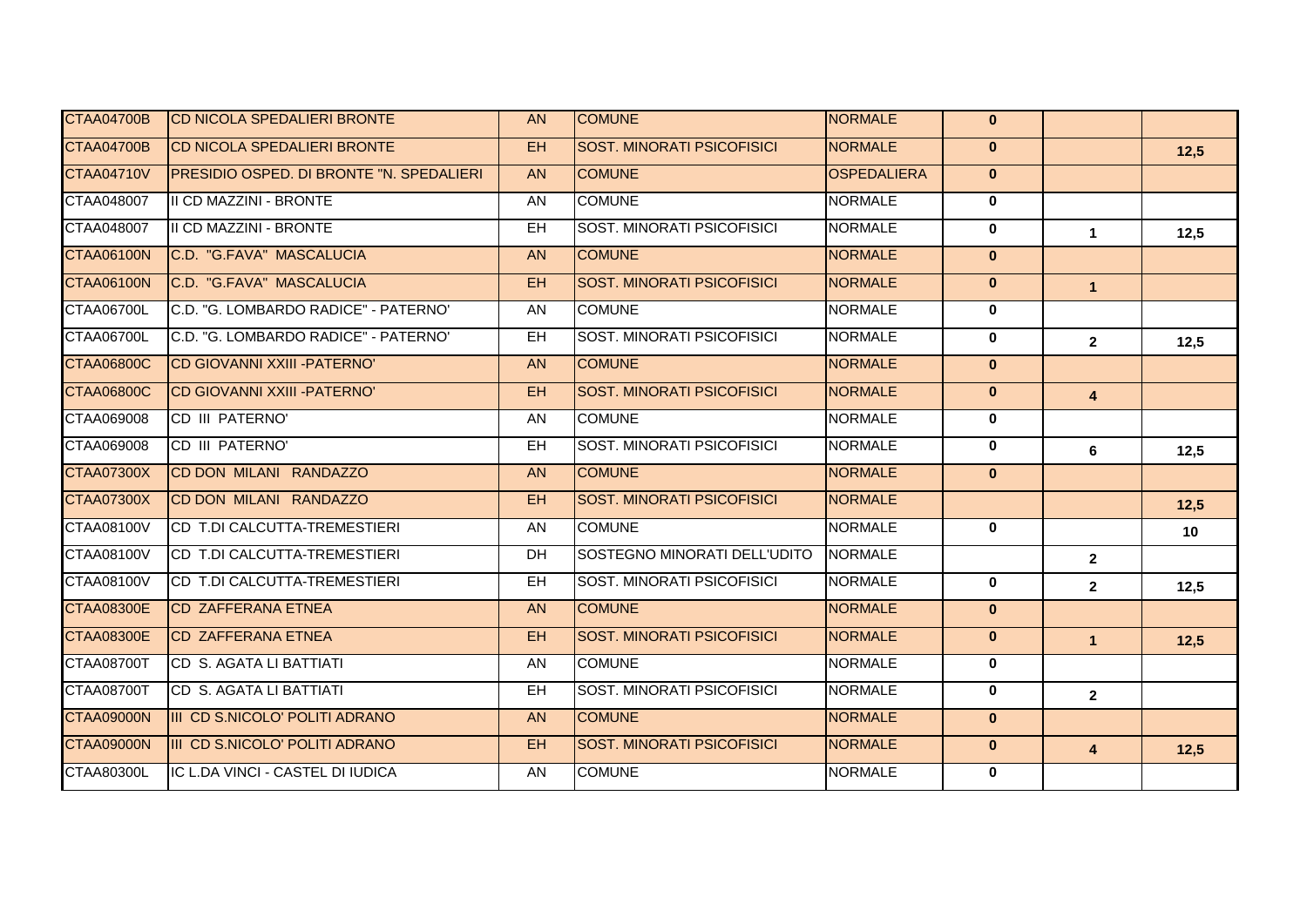| <b>CTAA80300L</b> | IC L.DA VINCI - CASTEL DI IUDICA      | DH.       | SOST. MINORATI DELL'UDITO         | <b>NORMALE</b> |              | $\mathbf 1$             |      |
|-------------------|---------------------------------------|-----------|-----------------------------------|----------------|--------------|-------------------------|------|
| <b>CTAA80300L</b> | IC L.DA VINCI - CASTEL DI IUDICA      | EH.       | <b>SOST. MINORATI PSICOFISICI</b> | <b>NORMALE</b> | $\mathbf 0$  | $\mathbf{2}$            | 12,5 |
| CTAA806004        | IC CARLO LEVI - MANIACE               | <b>AN</b> | <b>COMUNE</b>                     | <b>NORMALE</b> | $\mathbf{0}$ |                         |      |
| CTAA806004        | IC CARLO LEVI - MANIACE               | EH.       | <b>SOST. MINORATI PSICOFISICI</b> | <b>NORMALE</b> | $\mathbf{0}$ |                         |      |
| CTAA80800Q        | IC MAZZARRONE - LICODIA EUBEA         | AN        | <b>COMUNE</b>                     | <b>NORMALE</b> | $\mathbf{0}$ |                         |      |
| CTAA80800Q        | IC MAZZARRONE - LICODIA EUBEA         | <b>EH</b> | SOST. MINORATI PSICOFISICI        | <b>NORMALE</b> | $\mathbf 0$  | 4                       |      |
| <b>CTAA80900G</b> | I.C. E. DE AMICIS MIRABELLA I.        | AN.       | <b>COMUNE</b>                     | <b>NORMALE</b> | $\mathbf{0}$ |                         |      |
| <b>CTAA80900G</b> | I.C. E. DE AMICIS MIRABELLA I.        | EH.       | <b>SOST. MINORATI PSICOFISICI</b> | <b>NORMALE</b> | $\mathbf{0}$ | $\overline{\mathbf{4}}$ | 12,5 |
| CTAA81100G        | IC L. CAPUANA MINEO                   | AN        | <b>COMUNE</b>                     | <b>NORMALE</b> | $\mathbf 0$  |                         |      |
| CTAA81100G        | IC L. CAPUANA MINEO                   | EH.       | SOST. MINORATI PSICOFISICI        | <b>NORMALE</b> |              | $\blacktriangleleft$    | 12,5 |
| <b>CTAA81200B</b> | "G. GALILEI" - MALETTO                | <b>AN</b> | <b>COMUNE</b>                     | <b>NORMALE</b> | $\mathbf{0}$ |                         |      |
| <b>CTAA81200B</b> | "G. GALILEI" - MALETTO                | EH.       | <b>SOST. MINORATI PSICOFISICI</b> | <b>NORMALE</b> | $\mathbf{0}$ | $\mathbf{1}$            |      |
| CTAA813007        | I.C.S. "GIOVANNI PAOLO II" - BELPASSO | <b>AN</b> | <b>COMUNE</b>                     | <b>NORMALE</b> | $\mathbf{0}$ |                         |      |
| CTAA813007        | I.C.S. "GIOVANNI PAOLO II" - BELPASSO | EH.       | <b>SOST. MINORATI PSICOFISICI</b> | <b>NORMALE</b> | $\mathbf{0}$ |                         | 12,5 |
| CTAA814003        | IC SCANDURA ACI CATENA                | <b>AN</b> | <b>COMUNE</b>                     | <b>NORMALE</b> | $\mathbf{0}$ |                         |      |
| CTAA814003        | IC SCANDURA ACI CATENA                | EH.       | <b>SOST. MINORATI PSICOFISICI</b> | <b>NORMALE</b> | $\mathbf{0}$ | 3 <sup>1</sup>          | 12,5 |
| <b>CTAA81500V</b> | IC F.GUGLIELMINO ACICATENA            | AN.       | <b>COMUNE</b>                     | <b>NORMALE</b> | $\mathbf{0}$ |                         |      |
| <b>CTAA81500V</b> | IC F.GUGLIELMINO ACICATENA            | EH.       | <b>SOST. MINORATI PSICOFISICI</b> | <b>NORMALE</b> | $\mathbf{0}$ | 3                       | 12,5 |
| <b>CTAA81600P</b> | IC G. FALCONE - ACICASTELLO           | <b>AN</b> | <b>COMUNE</b>                     | <b>NORMALE</b> | $\mathbf{0}$ |                         |      |
| <b>CTAA81600P</b> | IC G. FALCONE - ACICASTELLO           | EH.       | <b>SOST. MINORATI PSICOFISICI</b> | <b>NORMALE</b> | $\mathbf{0}$ | 6                       |      |
| CTAA81800A        | V-I.C. P.VASTA ACIREALE               | AN.       | <b>COMUNE</b>                     | <b>NORMALE</b> | $\mathbf{0}$ |                         |      |
| CTAA81800A        | V-I.C. P.VASTA ACIREALE               | EH.       | <b>SOST. MINORATI PSICOFISICI</b> | <b>NORMALE</b> | $\mathbf 0$  | $\mathbf{1}$            | 12,5 |
| CTAA819006        | VI - I.C. GIOV. XXIII ACIREALE        | <b>AN</b> | <b>COMUNE</b>                     | <b>NORMALE</b> | $\mathbf{0}$ |                         |      |
| CTAA819006        | VI - I.C. GIOV. XXIII ACIREALE        | DH.       | <b>SOST. MINORATI DELL'UDITO</b>  | <b>NORMALE</b> | $\mathbf{0}$ | $\mathbf{1}$            |      |
| CTAA819006        | VI - I.C. GIOV. XXIII ACIREALE        | EH.       | <b>SOST. MINORATI PSICOFISICI</b> | <b>NORMALE</b> | $\mathbf{0}$ | $\mathbf{1}$            |      |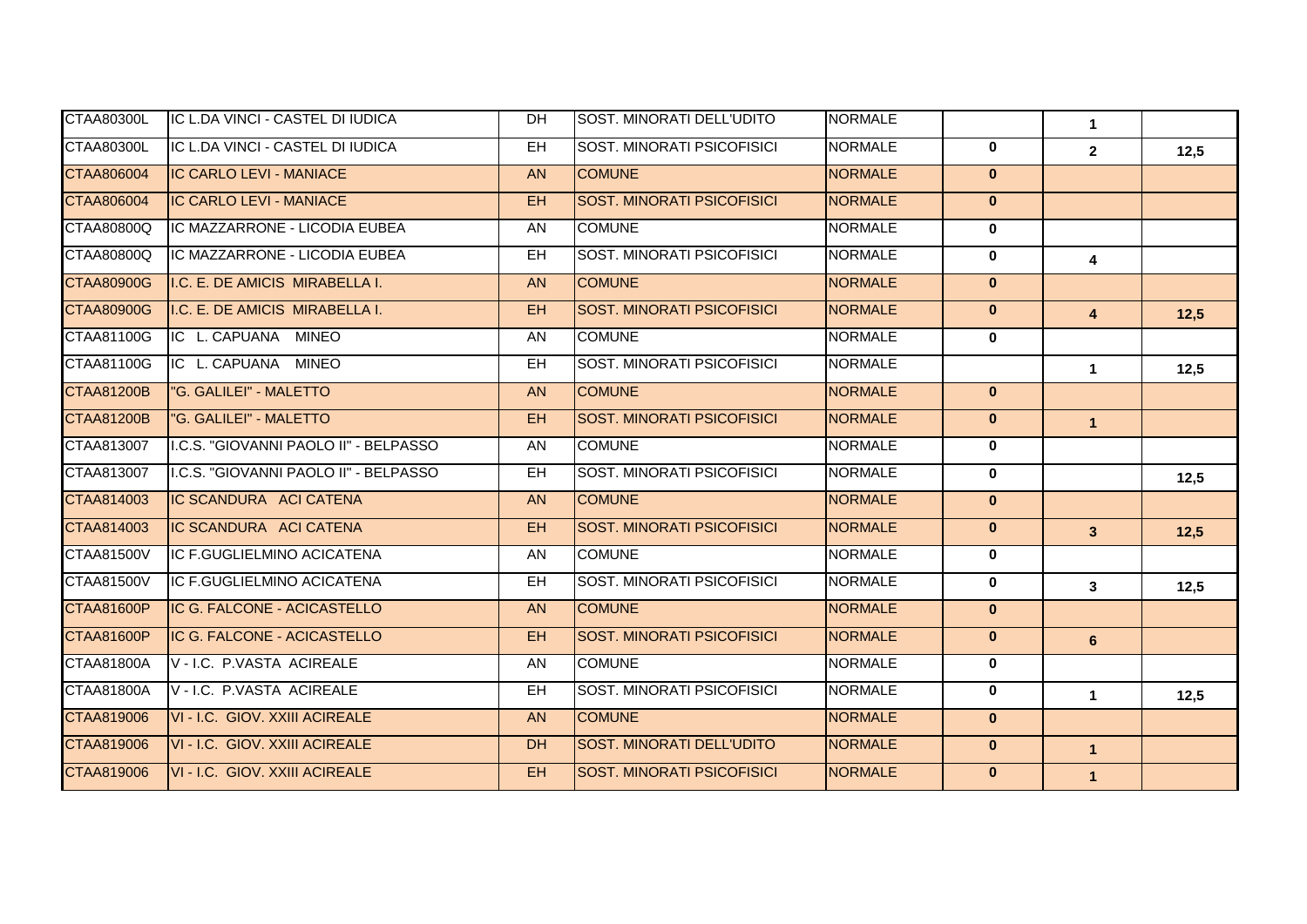| CTAA82000A        | IC A. BRUNO - BIANCAVILLA              | AN        | <b>COMUNE</b>                     | <b>NORMALE</b>     | $\mathbf{0}$ |                |      |
|-------------------|----------------------------------------|-----------|-----------------------------------|--------------------|--------------|----------------|------|
| <b>CTAA82000A</b> | IC A. BRUNO - BIANCAVILLA              | <b>CH</b> | SOST. MINORATI PSICOFISICI        |                    |              |                | 12,5 |
| CTAA82000A        | IC A. BRUNO - BIANCAVILLA              | EH        | SOST. MINORATI DELLA VISTA        | <b>NORMALE</b>     | $\mathbf{0}$ | $\mathbf{1}$   |      |
| CTAA821006        | IC G.MACHERIONE - CALATABIANO          | <b>AN</b> | <b>COMUNE</b>                     | <b>NORMALE</b>     | $\mathbf{0}$ |                |      |
| CTAA821006        | IC G.MACHERIONE - CALATABIANO          | EH.       | <b>SOST. MINORATI PSICOFISICI</b> | <b>NORMALE</b>     | $\mathbf{0}$ | $\mathbf{1}$   | 12,5 |
| CTAA822002        | I.C. G. ARCOLEO - V. DA FELTRE         | AN        | <b>COMUNE</b>                     | <b>NORMALE</b>     | $\mathbf{0}$ |                |      |
| CTAA822002        | I.C. G. ARCOLEO - V. DA FELTRE         | EH.       | SOST. MINORATI PSICOFISICI        | <b>NORMALE</b>     | $\mathbf{0}$ | $\overline{2}$ | 12,5 |
| <b>CTAA82300T</b> | IC P. GOBETTI - CALTAGIRONE            | AN.       | <b>COMUNE</b>                     | <b>NORMALE</b>     | $\mathbf{0}$ |                |      |
| <b>CTAA82300T</b> | IC P. GOBETTI - CALTAGIRONE            | EH.       | <b>SOST. MINORATI PSICOFISICI</b> | <b>NORMALE</b>     | $\mathbf{0}$ | $\mathbf{1}$   |      |
| CTAA823031        | <b>OSPEDALE GRAVINA</b>                | <b>AN</b> | <b>COMUNE</b>                     | <b>OSPEDALIERA</b> | $\mathbf{0}$ |                |      |
| CTAA82500D        | IC A. NARBONE - CALTAGIRONE            | AN        | <b>COMUNE</b>                     | <b>NORMALE</b>     | $\mathbf 0$  |                |      |
| CTAA82500D        | IC A. NARBONE - CALTAGIRONE            | EH.       | <b>SOST. MINORATI PSICOFISICI</b> | <b>NORMALE</b>     | $\mathbf{0}$ | $\overline{7}$ |      |
| CTAA826009        | I.C. VERGA FIUMEFREDDO                 | <b>AN</b> | <b>COMUNE</b>                     | <b>NORMALE</b>     | $\mathbf{0}$ |                |      |
| CTAA826009        | I.C. VERGA FIUMEFREDDO                 | EH.       | <b>SOST. MINORATI PSICOFISICI</b> | <b>NORMALE</b>     | $\mathbf{0}$ |                |      |
| CTAA828001        | IC G. TOMASI DI LAMPEDUSA - GRAVINA CT | AN        | <b>COMUNE</b>                     | <b>NORMALE</b>     | $\mathbf{0}$ |                |      |
| CTAA828001        | IC G. TOMASI DI LAMPEDUSA - GRAVINA CT | EH.       | <b>SOST. MINORATI PSICOFISICI</b> | <b>NORMALE</b>     | $\mathbf{0}$ | $\mathbf{2}$   |      |
| CTAA830001        | <b>III-IC FUCCIO/LASPINA ACIREALE</b>  | <b>AN</b> | <b>COMUNE</b>                     | <b>NORMALE</b>     | $\mathbf{0}$ |                |      |
| CTAA830001        | <b>II-IC FUCCIO/LASPINA ACIREALE</b>   | EH.       | <b>SOST. MINORATI PSICOFISICI</b> | <b>NORMALE</b>     | $\mathbf{0}$ | 3 <sup>1</sup> |      |
| <b>CTAA83200L</b> | SANTO CALI' - LINGUAGLOSSA             | <b>AN</b> | <b>COMUNE</b>                     | <b>NORMALE</b>     | $\mathbf 0$  |                |      |
| <b>CTAA83200L</b> | SANTO CALI' - LINGUAGLOSSA             | CH.       | SOST. MINORATI DELLA VISTA        | <b>NORMALE</b>     | 0            |                |      |
| CTAA834008        | <b>IC FEDERICO II DI SVEVIA</b>        | <b>AN</b> | <b>COMUNE</b>                     | <b>NORMALE</b>     | $\mathbf{0}$ |                |      |
| CTAA834008        | IC FEDERICO II DI SVEVIA               | EH.       | <b>SOST. MINORATI PSICOFISICI</b> | <b>NORMALE</b>     | $\mathbf{0}$ | 2 <sup>1</sup> | 12,5 |
| CTAA835004        | IC "P.CARRERA" - MILITELLO V.C.        | AN.       | <b>COMUNE</b>                     | <b>NORMALE</b>     | $\mathbf{0}$ |                |      |
| CTAA835004        | IC "P.CARRERA" - MILITELLO V.C.        | EН        | SOST. MINORATI PSICOFISICI        | <b>NORMALE</b>     | $\mathbf 0$  | $\mathbf{2}$   |      |
| <b>CTAA83600X</b> | IC L.DA VINCI - MISTERBIANCO           | AN.       | <b>COMUNE</b>                     | <b>NORMALE</b>     | $\mathbf{0}$ |                |      |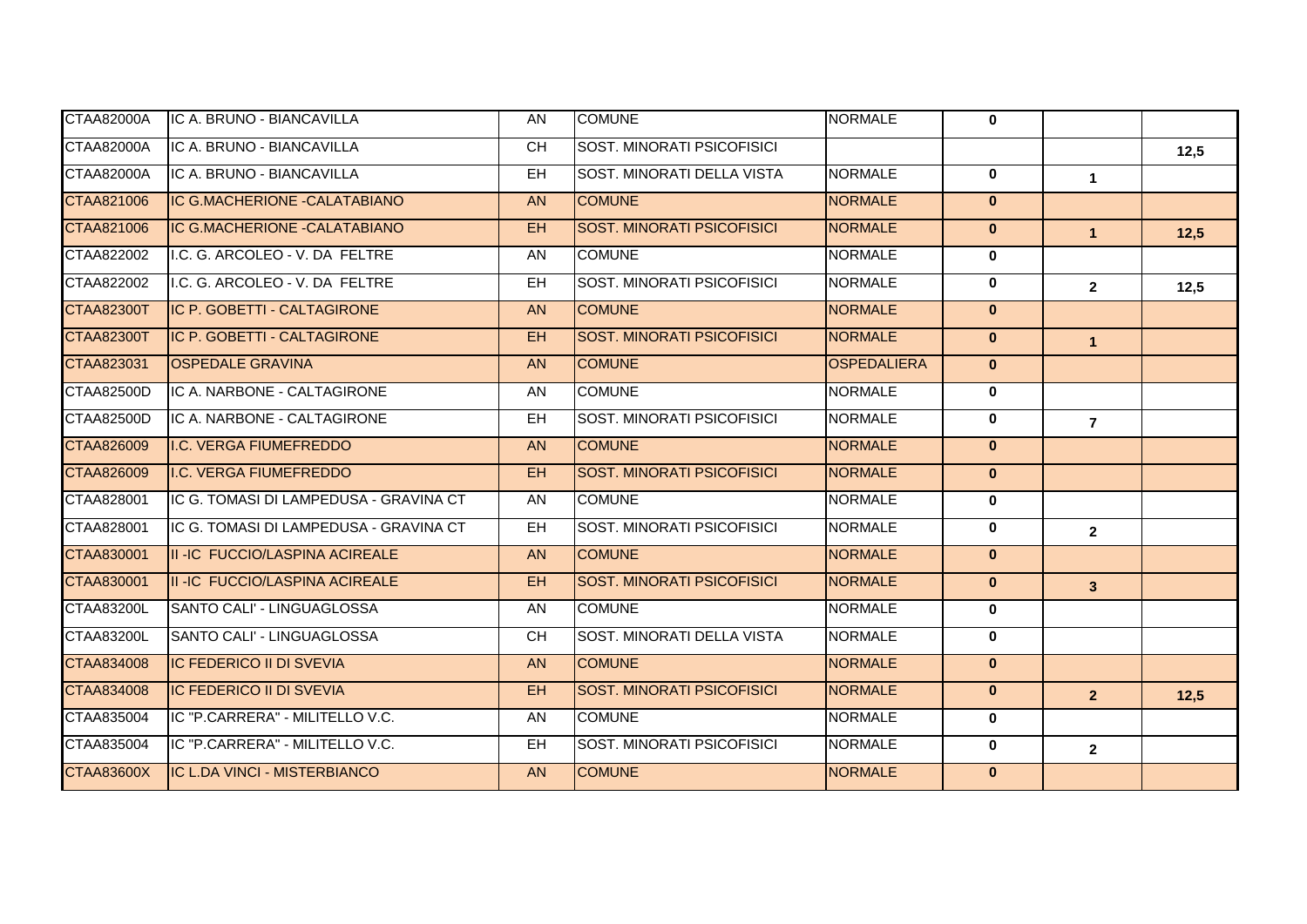| <b>CTAA83600X</b> | IC L.DA VINCI - MISTERBIANCO | <b>EH</b> | <b>SOST. MINORATI PSICOFISICI</b> | <b>NORMALE</b> | $\mathbf{0}$ | 2 <sup>1</sup> | 12,5 |
|-------------------|------------------------------|-----------|-----------------------------------|----------------|--------------|----------------|------|
| CTAA83700Q        | I.C. MOTTA SANT'ANASTASIA    | AN        | <b>COMUNE</b>                     | <b>NORMALE</b> | $\mathbf 0$  |                |      |
| CTAA83700Q        | I.C. MOTTA SANT'ANASTASIA    | EH        | SOST. MINORATI PSICOFISICI        | <b>NORMALE</b> | $\mathbf 0$  | $\mathbf{3}$   |      |
| CTAA83800G        | IC S. CASELLA PEDARA         | <b>AN</b> | <b>COMUNE</b>                     | <b>NORMALE</b> | $\mathbf{0}$ |                |      |
| <b>CTAA83800G</b> | IC S. CASELLA PEDARA         | <b>DH</b> | SOST. MINORATI DELL'UDITO         | <b>NORMALE</b> |              | $\mathbf{1}$   |      |
| <b>CTAA83800G</b> | IC S. CASELLA PEDARA         | <b>EH</b> | <b>SOST. MINORATI PSICOFISICI</b> | <b>NORMALE</b> | $\mathbf{0}$ | $\mathbf{3}$   |      |
| CTAA83900B        | IC C.DUSMET - NICOLOSI       | AN        | <b>COMUNE</b>                     | <b>NORMALE</b> | $\mathbf 0$  |                |      |
| CTAA83900B        | IC C.DUSMET - NICOLOSI       | <b>EH</b> | SOST. MINORATI PSICOFISICI        | <b>NORMALE</b> | $\mathbf 0$  |                |      |
| <b>CTAA84100B</b> | IC G. PONTE - PALAGONIA      | <b>AN</b> | <b>COMUNE</b>                     | <b>NORMALE</b> | $\mathbf{0}$ |                |      |
| <b>CTAA84100B</b> | IC G. PONTE - PALAGONIA      | <b>EH</b> | <b>SOST. MINORATI PSICOFISICI</b> | <b>NORMALE</b> | $\mathbf{0}$ | $\overline{4}$ |      |
| CTAA842007        | IC G. MARCONI - PATERNO'     | AN        | <b>COMUNE</b>                     | <b>NORMALE</b> | $\mathbf 0$  |                |      |
| CTAA842007        | IC G. MARCONI - PATERNO'     | <b>EH</b> | SOST. MINORATI PSICOFISICI        | <b>NORMALE</b> | $\mathbf 0$  | $\overline{2}$ |      |
| <b>CTAA84500P</b> | IC DON MILANI PATERNO'       | <b>AN</b> | <b>COMUNE</b>                     | <b>NORMALE</b> | $\mathbf{0}$ |                |      |
| CTAA84500P        | IC DON MILANI PATERNO'       | EH.       | <b>SOST. MINORATI PSICOFISICI</b> | <b>NORMALE</b> | $\mathbf{0}$ |                | 12,5 |
| <b>CTAA84700A</b> | IC E. DE AMICIS - RANDAZZO   | AN.       | <b>COMUNE</b>                     | <b>NORMALE</b> | $\mathbf{0}$ |                |      |
| <b>CTAA84700A</b> | IC E. DE AMICIS - RANDAZZO   | <b>EH</b> | <b>SOST. MINORATI PSICOFISICI</b> | <b>NORMALE</b> |              |                | 12,5 |
| <b>CTAA848006</b> | IC DALLA CHIESA-S.G.LA PUNTA | <b>AN</b> | <b>COMUNE</b>                     | <b>NORMALE</b> | $\mathbf{0}$ |                |      |
| CTAA848006        | IC DALLA CHIESA-S.G.LA PUNTA | EH.       | <b>SOST. MINORATI PSICOFISICI</b> | <b>NORMALE</b> | $\mathbf{0}$ | 2 <sup>1</sup> |      |
| CTAA850006        | IC DON BOSCO - S.M.LICODIA   | AN        | <b>COMUNE</b>                     | <b>NORMALE</b> | $\mathbf{0}$ |                |      |
| CTAA850006        | IC DON BOSCO - S.M.LICODIA   | <b>EH</b> | SOST. MINORATI PSICOFISICI        | <b>NORMALE</b> | $\mathbf{0}$ | $\mathbf{1}$   | 12,5 |
| <b>CTAA85200T</b> | IC D. SAVIO - S. GREGORIO    | AN.       | <b>COMUNE</b>                     | <b>NORMALE</b> | $\mathbf{0}$ |                |      |
| <b>CTAA85200T</b> | IC D. SAVIO - S. GREGORIO    | <b>EH</b> | <b>SOST. MINORATI PSICOFISICI</b> | <b>NORMALE</b> | $\mathbf{0}$ | $\mathbf{1}$   |      |
| <b>CTAA85300N</b> | I.C. VITTORINI-S.P.CLARENZA  | AN        | <b>COMUNE</b>                     | <b>NORMALE</b> | $\mathbf{0}$ |                |      |
| <b>CTAA85300N</b> | I.C. VITTORINI-S.P.CLARENZA  | <b>DH</b> | SOST. MINORATI DELL'UDITO         | <b>NORMALE</b> |              | $\mathbf 1$    |      |
| <b>CTAA85300N</b> | I.C. VITTORINI-S.P.CLARENZA  | <b>EH</b> | <b>SOST. MINORATI PSICOFISICI</b> | <b>NORMALE</b> | $\mathbf{0}$ | $5\phantom{a}$ | 12,5 |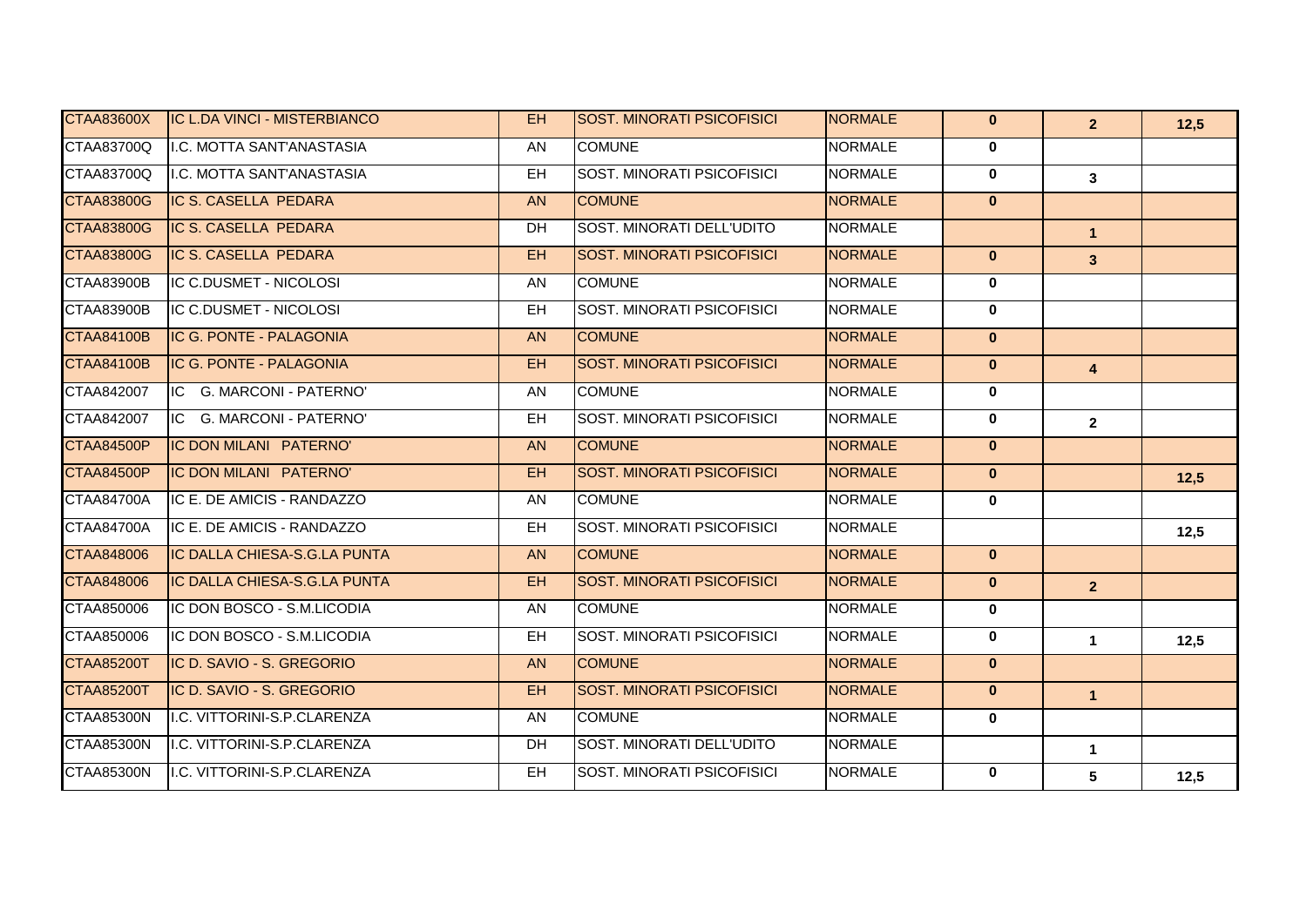| CTAA855009        | IC P. G. M. ALLEGRA-VALVERDE      | <b>AN</b> | <b>COMUNE</b>                     | <b>NORMALE</b> | $\mathbf{0}$ |                | 10   |
|-------------------|-----------------------------------|-----------|-----------------------------------|----------------|--------------|----------------|------|
| CTAA855009        | IC P. G. M. ALLEGRA-VALVERDE      | EH.       | <b>SOST. MINORATI PSICOFISICI</b> | <b>NORMALE</b> | $\mathbf{0}$ | 2 <sup>1</sup> |      |
| CTAA856005        | IC GIOVANNI VERGA - VIAGRANDE     | AN        | <b>COMUNE</b>                     | <b>NORMALE</b> | $\mathbf{0}$ |                |      |
| CTAA856005        | IC GIOVANNI VERGA - VIAGRANDE     | EH.       | SOST. MINORATI PSICOFISICI        | <b>NORMALE</b> | $\mathbf 0$  | $\overline{2}$ | 12,5 |
| CTAA857001        | I.C. "ERCOLE PATTI" TRECASTAGNI   | <b>AN</b> | <b>COMUNE</b>                     | <b>NORMALE</b> | $\mathbf{0}$ |                |      |
| CTAA857001        | I.C. "ERCOLE PATTI" TRECASTAGNI   | EH.       | <b>SOST. MINORATI PSICOFISICI</b> | <b>NORMALE</b> | $\mathbf{0}$ |                |      |
| CTAA85800R        | IC. DE AMICIS TREMESTIERI ETNEO   | AN        | <b>COMUNE</b>                     | <b>NORMALE</b> | $\mathbf 0$  |                |      |
| <b>CTAA85800R</b> | IC. DE AMICIS TREMESTIERI ETNEO   | <b>CH</b> | <b>SOST. MINORATI DELLA VISTA</b> | <b>NORMALE</b> |              | $\mathbf{1}$   |      |
| CTAA85800R        | IC. DE AMICIS TREMESTIERI ETNEO   | EH.       | SOST. MINORATI PSICOFISICI        | <b>NORMALE</b> | $\mathbf 0$  | $\mathbf{1}$   | 12,5 |
| <b>CTAA85900L</b> | I.C.S. "GIOVANNI VERGA" - VIZZINI | <b>AN</b> | <b>COMUNE</b>                     | <b>NORMALE</b> | $\mathbf{0}$ |                |      |
| <b>CTAA85900L</b> | I.C.S. "GIOVANNI VERGA" - VIZZINI | EH.       | <b>SOST. MINORATI PSICOFISICI</b> | <b>NORMALE</b> | $\mathbf{0}$ | $\mathbf{1}$   | 12,5 |
| CTAA86000R        | IC F.DE ROBERTO - ZAFFERANA       | AN        | <b>COMUNE</b>                     | <b>NORMALE</b> | $\mathbf{0}$ |                |      |
| CTAA86000R        | IC F.DE ROBERTO - ZAFFERANA       | <b>EH</b> | SOST. MINORATI PSICOFISICI        | <b>NORMALE</b> | $\mathbf{0}$ |                | 12,5 |
| CTAA86100L        | IC M.PURRELLO - S.GREGORIO        | <b>AN</b> | <b>COMUNE</b>                     | <b>NORMALE</b> | $\mathbf{0}$ |                |      |
| <b>CTAA86100L</b> | IC M.PURRELLO - S.GREGORIO        | EH.       | <b>SOST. MINORATI PSICOFISICI</b> | <b>NORMALE</b> | $\mathbf{0}$ |                | 12,5 |
| CTAA86200C        | IC PESTALOZZI CATANIA             | AN        | <b>COMUNE</b>                     | <b>NORMALE</b> | $\mathbf 0$  |                |      |
| CTAA86200C        | IC PESTALOZZI CATANIA             | DH.       | SOST. MINORATI DELL'UDITO         | <b>NORMALE</b> |              | 3              |      |
| CTAA86200C        | IC PESTALOZZI CATANIA             | <b>EH</b> | SOST. MINORATI PSICOFISICI        | <b>NORMALE</b> | $\mathbf{0}$ | 5              | 12,5 |
| CTAA863008        | IC CAMPANELLA-STURZO - CATANIA    | <b>AN</b> | <b>COMUNE</b>                     | <b>NORMALE</b> | $\mathbf{0}$ |                |      |
| CTAA863008        | IC CAMPANELLA-STURZO - CATANIA    | EH.       | <b>SOST. MINORATI PSICOFISICI</b> | <b>NORMALE</b> | $\mathbf{0}$ | $\overline{7}$ | 12,5 |
| CTAA864004        | IC DUSMET - DORIA CATANIA         | AN        | <b>COMUNE</b>                     | <b>NORMALE</b> | $\mathbf{0}$ |                |      |
| CTAA864004        | IC DUSMET - DORIA CATANIA         | <b>EH</b> | SOST. MINORATI PSICOFISICI        | <b>NORMALE</b> | $\mathbf 0$  | 3              | 12,5 |
| <b>CTAA86700G</b> | <b>I.C. FONTANAROSSA</b>          | <b>AN</b> | <b>COMUNE</b>                     | <b>NORMALE</b> | $\mathbf{0}$ |                |      |
| <b>CTAA86700G</b> | I.C. FONTANAROSSA                 | EH.       | <b>SOST. MINORATI PSICOFISICI</b> | <b>NORMALE</b> | $\mathbf{0}$ | 11             |      |
| <b>CTAA87500E</b> | IC FRANCESCO PETRARCA - CATANIA   | AN        | <b>COMUNE</b>                     | <b>NORMALE</b> | $\mathbf{0}$ |                |      |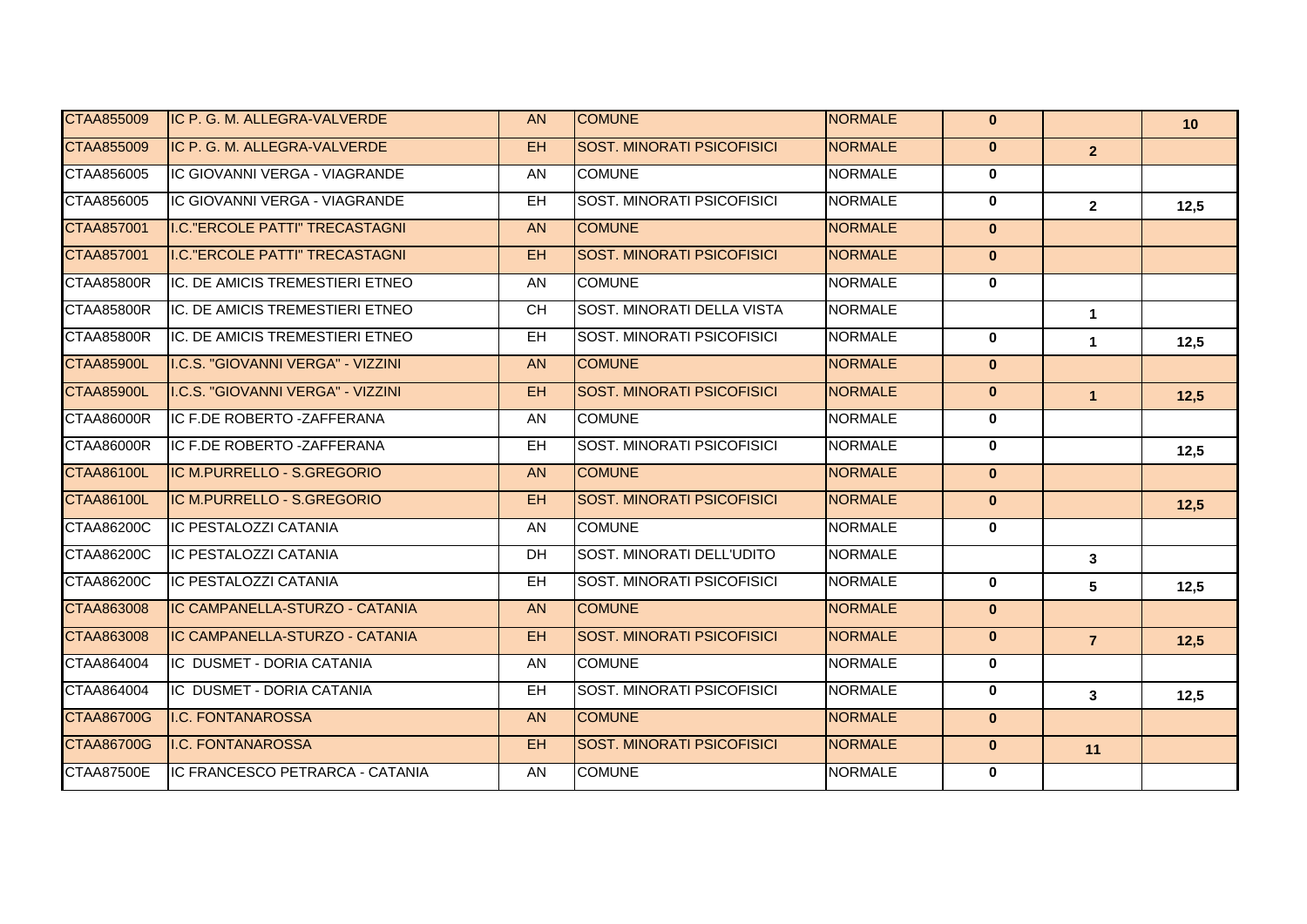| CTAA87500E        | IC FRANCESCO PETRARCA - CATANIA         | EH.       | <b>SOST. MINORATI PSICOFISICI</b> | <b>NORMALE</b> | 0            | 6                       | 12,5 |
|-------------------|-----------------------------------------|-----------|-----------------------------------|----------------|--------------|-------------------------|------|
| CTAA880002        | IC FELTRE - CATANIA                     | <b>AN</b> | <b>COMUNE</b>                     | <b>NORMALE</b> | $\mathbf{0}$ |                         |      |
| CTAA880002        | IC FELTRE - CATANIA                     | EH.       | <b>SOST. MINORATI PSICOFISICI</b> | <b>NORMALE</b> | $\mathbf{0}$ | $5\phantom{1}$          | 12,5 |
| CTAA88100T        | <b>MUSCO</b>                            | AN        | <b>COMUNE</b>                     | <b>NORMALE</b> | $\mathbf 0$  | $\mathbf{1}$            |      |
| CTAA88100T        | <b>MUSCO</b>                            | <b>EH</b> | SOST. MINORATI PSICOFISICI        | <b>NORMALE</b> | $\mathbf{0}$ | 5                       |      |
| <b>CTAA88200N</b> | I.C. PITAGORA MISTERBIANCO              | <b>AN</b> | <b>COMUNE</b>                     | <b>NORMALE</b> | $\mathbf{0}$ |                         |      |
| <b>CTAA88200N</b> | I.C. PITAGORA MISTERBIANCO              | EH.       | <b>SOST. MINORATI PSICOFISICI</b> | <b>NORMALE</b> | $\mathbf{0}$ | 5 <sup>5</sup>          |      |
| <b>CTAA88300D</b> | IC DON L. MILANI MISTERBIANCO           | AN        | <b>COMUNE</b>                     | <b>NORMALE</b> | $\mathbf{0}$ |                         |      |
| <b>CTAA88300D</b> | IC DON L. MILANI MISTERBIANCO           | EH.       | <b>SOST. MINORATI PSICOFISICI</b> | <b>NORMALE</b> | $\mathbf{0}$ | 4                       |      |
| CTAA885005        | IC G.PARINI - CATANIA                   | <b>AN</b> | <b>COMUNE</b>                     | <b>NORMALE</b> | $\mathbf{0}$ |                         |      |
| CTAA885006        | IC G.PARINI - CATANIA                   | EH.       | <b>SOST. MINORATI PSICOFISICI</b> | <b>NORMALE</b> | $\mathbf{0}$ | $\mathbf{1}$            | 12,5 |
| CTAA886001        | IC V.BRANCATI - CATANIA                 | AN        | <b>COMUNE</b>                     | <b>NORMALE</b> | $\mathbf 0$  |                         |      |
| CTAA886001        | IC V.BRANCATI - CATANIA                 | <b>EH</b> | SOST. MINORATI PSICOFISICI        | <b>NORMALE</b> | $\mathbf{0}$ | 4                       | 12,5 |
| <b>CTAA88700R</b> | IC F. DE ROBERTO - CATANIA              | <b>AN</b> | <b>COMUNE</b>                     | <b>NORMALE</b> | $\mathbf{0}$ |                         | 12,5 |
| <b>CTAA88700R</b> | IC F. DE ROBERTO - CATANIA              | EH.       | <b>SOST. MINORATI PSICOFISICI</b> | <b>NORMALE</b> | $\mathbf{0}$ | 2 <sup>1</sup>          |      |
| CTAA88800L        | I.C. LEONARDO SCIASCIA - MISTERBIANCO   | AN        | <b>COMUNE</b>                     | <b>NORMALE</b> | $\mathbf 0$  |                         |      |
| <b>CTAA88800L</b> | I.C. LEONARDO SCIASCIA - MISTERBIANCO   | <b>CH</b> | SOST. MINORATI DELLA VISTA        | <b>NORMALE</b> | $\mathbf{0}$ | $\mathbf{1}$            |      |
| <b>CTAA88800L</b> | I.C. LEONARDO SCIASCIA - MISTERBIANCO   | <b>EH</b> | SOST. MINORATI PSICOFISICI        | <b>NORMALE</b> | $\mathbf{0}$ | 3                       | 12,5 |
| <b>CTAA88900C</b> | IC P. PIO DA PIETRALCINA - MISTERBIANCO | <b>AN</b> | <b>COMUNE</b>                     | <b>NORMALE</b> | $\mathbf{0}$ |                         | 12,5 |
| <b>CTAA88900C</b> | IC P. PIO DA PIETRALCINA - MISTERBIANCO | EH.       | <b>SOST. MINORATI PSICOFISICI</b> | <b>NORMALE</b> | $\mathbf{0}$ | $\overline{4}$          | 12,5 |
| <b>CTAA89000L</b> | <b>IC GABELLI MISTERBIANCO</b>          | AN.       | <b>COMUNE</b>                     | <b>NORMALE</b> | $\mathbf{0}$ |                         |      |
| <b>CTAA89000L</b> | IC GABELLI MISTERBIANCO                 | <b>EH</b> | <b>SOST. MINORATI PSICOFISICI</b> | <b>NORMALE</b> | $\mathbf{0}$ | $\overline{2}$          | 12,5 |
| <b>CTAA89100C</b> | I. C. DE CRUYLLAS - RAMACCA             | AN.       | <b>COMUNE</b>                     | <b>NORMALE</b> | $\mathbf{0}$ |                         |      |
| <b>CTAA89100C</b> | I. C. DE CRUYLLAS - RAMACCA             | EH.       | <b>SOST. MINORATI PSICOFISICI</b> | <b>NORMALE</b> | $\mathbf{0}$ | $\overline{\mathbf{4}}$ |      |
| CTAA892008        | IC XX SETTEMBRE CATANIA                 | <b>AN</b> | <b>COMUNE</b>                     | <b>NORMALE</b> | $\mathbf{0}$ |                         |      |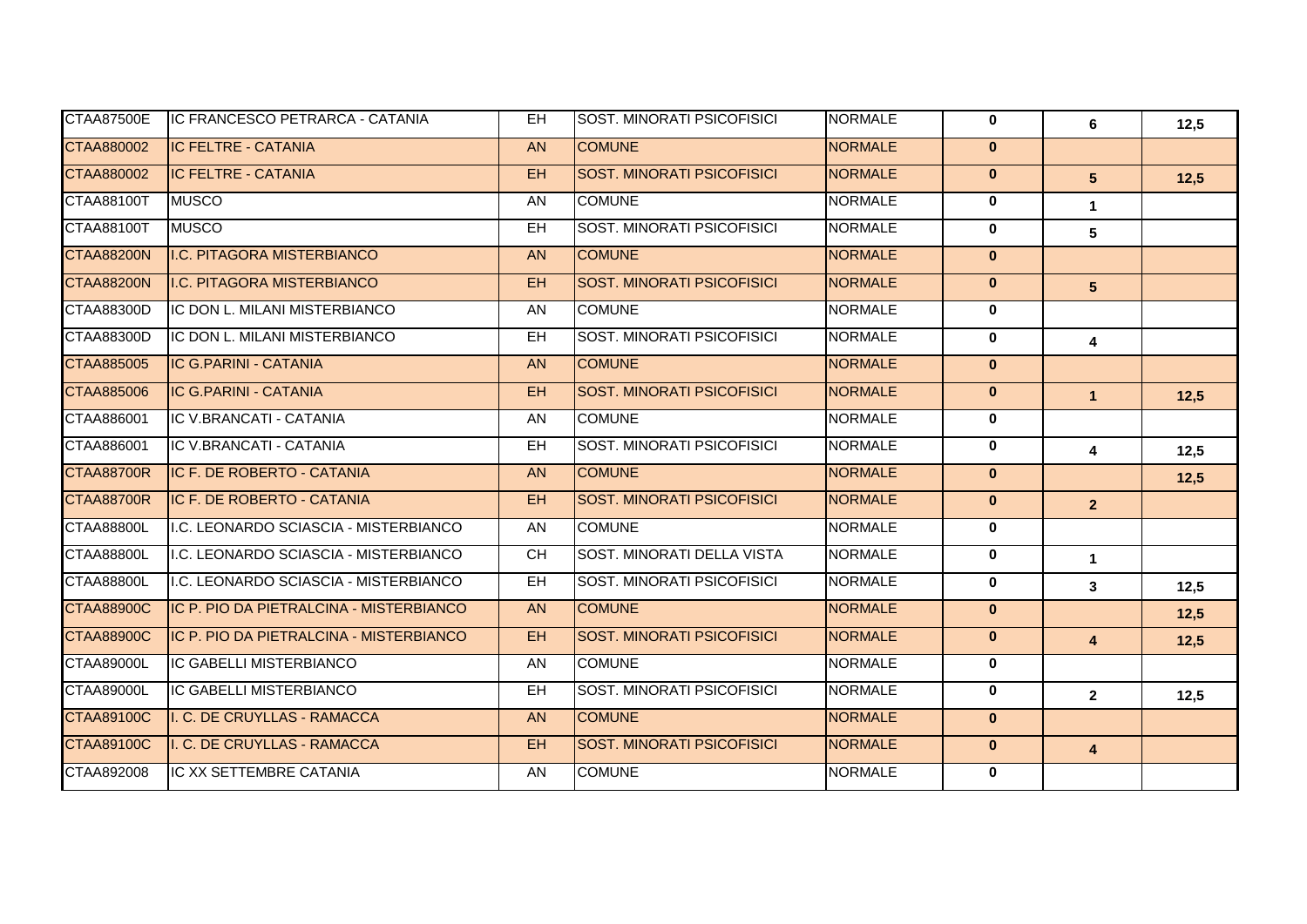| CTAA892009        | IC XX SETTEMBRE CATANIA                | EH.       | <b>SOST. MINORATI PSICOFISICI</b> | <b>NORMALE</b>     | $\mathbf{0}$ |                | 12,5 |
|-------------------|----------------------------------------|-----------|-----------------------------------|--------------------|--------------|----------------|------|
| CTAA893004        | IC G.B. NICOLOSI - PATERNO'            | <b>AN</b> | <b>COMUNE</b>                     | <b>NORMALE</b>     | $\mathbf{0}$ |                |      |
| CTAA893004        | IC G.B. NICOLOSI - PATERNO'            | EH.       | <b>SOST. MINORATI PSICOFISICI</b> | <b>NORMALE</b>     | $\mathbf{0}$ |                |      |
| CTAA89400X        | IC MALERBA CATANIA                     | AN        | <b>COMUNE</b>                     | <b>NORMALE</b>     | $\mathbf 0$  |                |      |
| CTAA89400X        | IC MALERBA CATANIA                     | EH.       | SOST. MINORATI PSICOFISICI        | <b>NORMALE</b>     | $\mathbf 0$  | 3              |      |
| <b>CTAA89600G</b> | <b>IC COPPOLA CATANIA</b>              | <b>AN</b> | <b>COMUNE</b>                     | <b>NORMALE</b>     | $\mathbf{0}$ |                |      |
| <b>CTAA89600G</b> | <b>IC COPPOLA CATANIA</b>              | EH.       | <b>SOST. MINORATI PSICOFISICI</b> | <b>NORMALE</b>     | $\mathbf{0}$ | 10             | 12,5 |
| CTAA89700B        | "ITALO CALVINO"                        | AN.       | <b>COMUNE</b>                     | <b>NORMALE</b>     | $\mathbf{0}$ |                |      |
| CTAA89700B        | "ITALO CALVINO"                        | EH.       | <b>SOST. MINORATI PSICOFISICI</b> | <b>NORMALE</b>     | $\mathbf{0}$ |                | 12,5 |
| CTAA898007        | I.C. DIAZ - MANZONI CATANIA            | <b>AN</b> | <b>COMUNE</b>                     | <b>NORMALE</b>     | $\mathbf{0}$ |                |      |
| CTAA898007        | I.C. DIAZ - MANZONI CATANIA            | EH.       | <b>SOST. MINORATI PSICOFISICI</b> | <b>NORMALE</b>     | $\mathbf{0}$ | 2 <sup>1</sup> | 12,5 |
| CTAA89803A        | <b>OSPEDALE GARIBALDI</b>              | <b>AN</b> | <b>COMUNE</b>                     | <b>OSPEDALIERA</b> | $\mathbf{0}$ |                |      |
| <b>CTAA89804B</b> | POLICLINICO UNIVERSITARIO              | <b>AN</b> | <b>COMUNE</b>                     | <b>OSPEDALIERA</b> | $\mathbf{0}$ |                |      |
| <b>CTAA89805C</b> | <b>OSPEDALE CANNIZZARO</b>             | <b>AN</b> | <b>COMUNE</b>                     | <b>OSPEDALIERA</b> | $\mathbf{0}$ |                |      |
| CTAA899003        | IC SAN GIORGIO - CATANIA               | AN        | <b>COMUNE</b>                     | <b>NORMALE</b>     | $\mathbf{0}$ |                | 12,5 |
| CTAA899003        | IC SAN GIORGIO - CATANIA               | EH.       | SOST. MINORATI PSICOFISICI        | <b>NORMALE</b>     | $\mathbf 0$  | $\mathbf{3}$   |      |
| CTAA8A000Q        | <b>III-STITUTO COMPRENSIVO GIARRE</b>  | <b>AN</b> | <b>COMUNE</b>                     | <b>NORMALE</b>     | $\mathbf{0}$ |                |      |
| CTAA8A000Q        | <b>III-STITUTO COMPRENSIVO GIARRE</b>  | EH.       | <b>SOST. MINORATI PSICOFISICI</b> | <b>NORMALE</b>     | $\mathbf{0}$ | 3 <sup>1</sup> |      |
| CTAA8A100G        | "GIUSEPPE GUZZARDI" - ADRANO           | AN        | <b>COMUNE</b>                     | <b>NORMALE</b>     | $\mathbf{0}$ |                |      |
| CTAA8A100G        | "GIUSEPPE GUZZARDI" - ADRANO           | EH.       | <b>SOST. MINORATI PSICOFISICI</b> | <b>NORMALE</b>     | $\mathbf{0}$ |                |      |
| CTAA8A200B        | <b>II IC BASCETTA - ADRANO</b>         | <b>AN</b> | <b>COMUNE</b>                     | <b>NORMALE</b>     | $\mathbf{0}$ |                |      |
| CTAA8A200B        | <b>II IC BASCETTA - ADRANO</b>         | EH.       | <b>SOST. MINORATI PSICOFISICI</b> | <b>NORMALE</b>     | $\mathbf{0}$ | $\overline{4}$ |      |
| CTAA8A3007        | IC LEONARDO DA VINCI-MASCALUCIA        | AN        | <b>COMUNE</b>                     | <b>NORMALE</b>     | $\mathbf{0}$ |                |      |
| CTAA8A3007        | IC LEONARDO DA VINCI-MASCALUCIA        | <b>EH</b> | <b>SOST. MINORATI PSICOFISICI</b> | <b>NORMALE</b>     | $\mathbf 0$  |                |      |
| CTAA8A4003        | I.C. "G.RODARI-G.NOSENGO" - GRAVINA CT | <b>AN</b> | <b>COMUNE</b>                     | <b>NORMALE</b>     | $\mathbf{0}$ |                |      |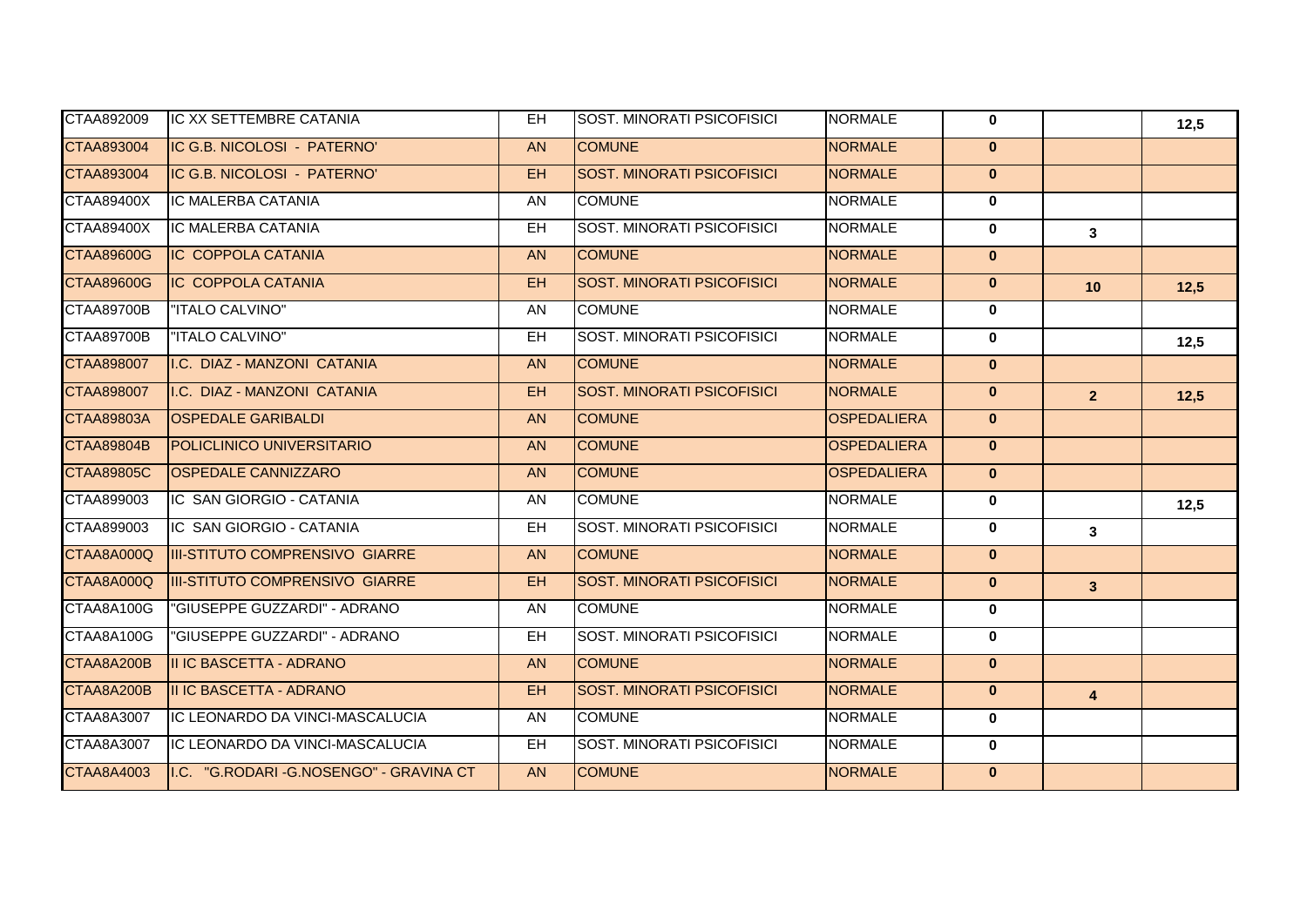| <b>CTAA8A4003</b> | I.C. "G.RODARI-G.NOSENGO" - GRAVINA CT     | EH.       | <b>SOST. MINORATI PSICOFISICI</b> | <b>NORMALE</b>     | $\bf{0}$     | $\mathbf{1}$   |      |
|-------------------|--------------------------------------------|-----------|-----------------------------------|--------------------|--------------|----------------|------|
| CTAA8A500V        | <b>GIOVANNI BLANDINI - PALAGONIA</b>       | AN.       | <b>COMUNE</b>                     | <b>NORMALE</b>     | $\mathbf 0$  |                |      |
| CTAA8A500V        | <b>GIOVANNI BLANDINI - PALAGONIA</b>       | EH.       | <b>SOST. MINORATI PSICOFISICI</b> | <b>NORMALE</b>     | $\mathbf{0}$ | 9              |      |
| CTAA8A600P        | <b>SANTE GIUFFRIDA - CATANIA</b>           | <b>AN</b> | <b>COMUNE</b>                     | <b>NORMALE</b>     | $\mathbf{0}$ |                |      |
| CTAA8A600P        | <b>SANTE GIUFFRIDA - CATANIA</b>           | DH.       | <b>SOST. MINORATI DELL'UDITO</b>  | <b>NORMALE</b>     |              | 2 <sup>1</sup> |      |
| CTAA8A600P        | <b>SANTE GIUFFRIDA - CATANIA</b>           | EH.       | <b>SOST. MINORATI PSICOFISICI</b> | <b>NORMALE</b>     | $\mathbf{0}$ | 5 <sup>5</sup> | 12,5 |
| CTAA8A700E        | <b>C.B.CAVOUR - CATANIA</b>                | AN        | <b>COMUNE</b>                     | <b>NORMALE</b>     | $\mathbf{0}$ |                |      |
| CTAA8A700E        | C.B.CAVOUR - CATANIA                       | EH.       | <b>SOST. MINORATI PSICOFISICI</b> | <b>NORMALE</b>     | $\mathbf{0}$ |                | 12,5 |
| CTAA8A800A        | II.C. SAURO - GIOVANNI XXIII - CATANIA     | <b>AN</b> | <b>COMUNE</b>                     | <b>NORMALE</b>     | $\mathbf{0}$ | $\mathbf{1}$   |      |
| CTAA8A800A        | II.C. SAURO - GIOVANNI XXIII - CATANIA     | DH.       | <b>SOST. MINORATI DELL'UDITO</b>  | <b>NORMALE</b>     | $\mathbf{0}$ | $\mathbf{1}$   |      |
| CTAA8A800A        | II.C. SAURO - GIOVANNI XXIII - CATANIA     | EH.       | <b>SOST. MINORATI PSICOFISICI</b> | <b>NORMALE</b>     | $\mathbf{0}$ | 3 <sup>5</sup> |      |
| CTAA8A9006        | I.C. PIZZIGONI- CARDUCCI                   | AN        | <b>COMUNE</b>                     | <b>NORMALE</b>     | $\mathbf 0$  |                |      |
| CTAA8A9006        | I.C. PIZZIGONI- CARDUCCI                   | EH.       | <b>SOST. MINORATI PSICOFISICI</b> | <b>NORMALE</b>     | $\mathbf{0}$ |                |      |
| CTAA8AB00B        | <b>IC CESARE BATTISTI CATANIA</b>          | <b>AN</b> | <b>COMUNE</b>                     | <b>NORMALE</b>     | $\mathbf{0}$ |                |      |
| CTAA8AB00B        | <b>IC CESARE BATTISTI CATANIA</b>          | EH.       | <b>SOST. MINORATI PSICOFISICI</b> | <b>NORMALE</b>     | $\mathbf{0}$ | $\mathbf{1}$   |      |
| CTAA8AC007        | IC "G. DELEDDA" CATANIA                    | AN        | <b>COMUNE</b>                     | <b>NORMALE</b>     | $\mathbf 0$  |                |      |
| CTAA8AC007        | IC "G. DELEDDA" CATANIA                    | EH.       | SOST. MINORATI PSICOFISICI        | <b>NORMALE</b>     | $\mathbf{0}$ | 3              |      |
| CTAA8AC029        | <b>OSPEDALE SAN MARCO</b>                  | AN        | <b>COMUNE</b>                     | <b>OSPEDALIERA</b> | $\mathbf{0}$ |                |      |
| CTAA8AD003        | <b>IC S.G. BOSCO CATANIA</b>               | <b>AN</b> | <b>COMUNE</b>                     | <b>NORMALE</b>     | $\mathbf{0}$ |                |      |
| CTAA8AD003        | IC S.G. BOSCO CATANIA                      | EH.       | <b>SOST. MINORATI PSICOFISICI</b> | <b>NORMALE</b>     | $\mathbf{0}$ | 5 <sup>5</sup> |      |
| CTAA8AE00V        | IC TEMPESTA CATANIA                        | AN        | <b>COMUNE</b>                     | <b>NORMALE</b>     | $\mathbf{0}$ |                | 12,5 |
| CTAA8AE00V        | <b>IC TEMPESTA CATANIA</b>                 | EH.       | SOST. MINORATI PSICOFISICI        | <b>NORMALE</b>     | $\mathbf 0$  |                | 12,5 |
| CTAA8AF00P        | IC M. MONTESSORI/MASCAGNI - CATANIA        | <b>AN</b> | <b>COMUNE</b>                     | <b>NORMALE</b>     | $\mathbf{0}$ |                |      |
| CTAA8AF00P        | IC M. MONTESSORI/MASCAGNI - CATANIA        | DH.       | <b>SOST. MINORATI DELL'UDITO</b>  | <b>NORMALE</b>     | $\mathbf{0}$ | $\mathbf{1}$   |      |
| CTAA8AF00P        | <b>IC M. MONTESSORI/MASCAGNI - CATANIA</b> | EH.       | <b>SOST. MINORATI PSICOFISICI</b> | <b>NORMALE</b>     | $\mathbf{0}$ | 2 <sup>1</sup> | 12,5 |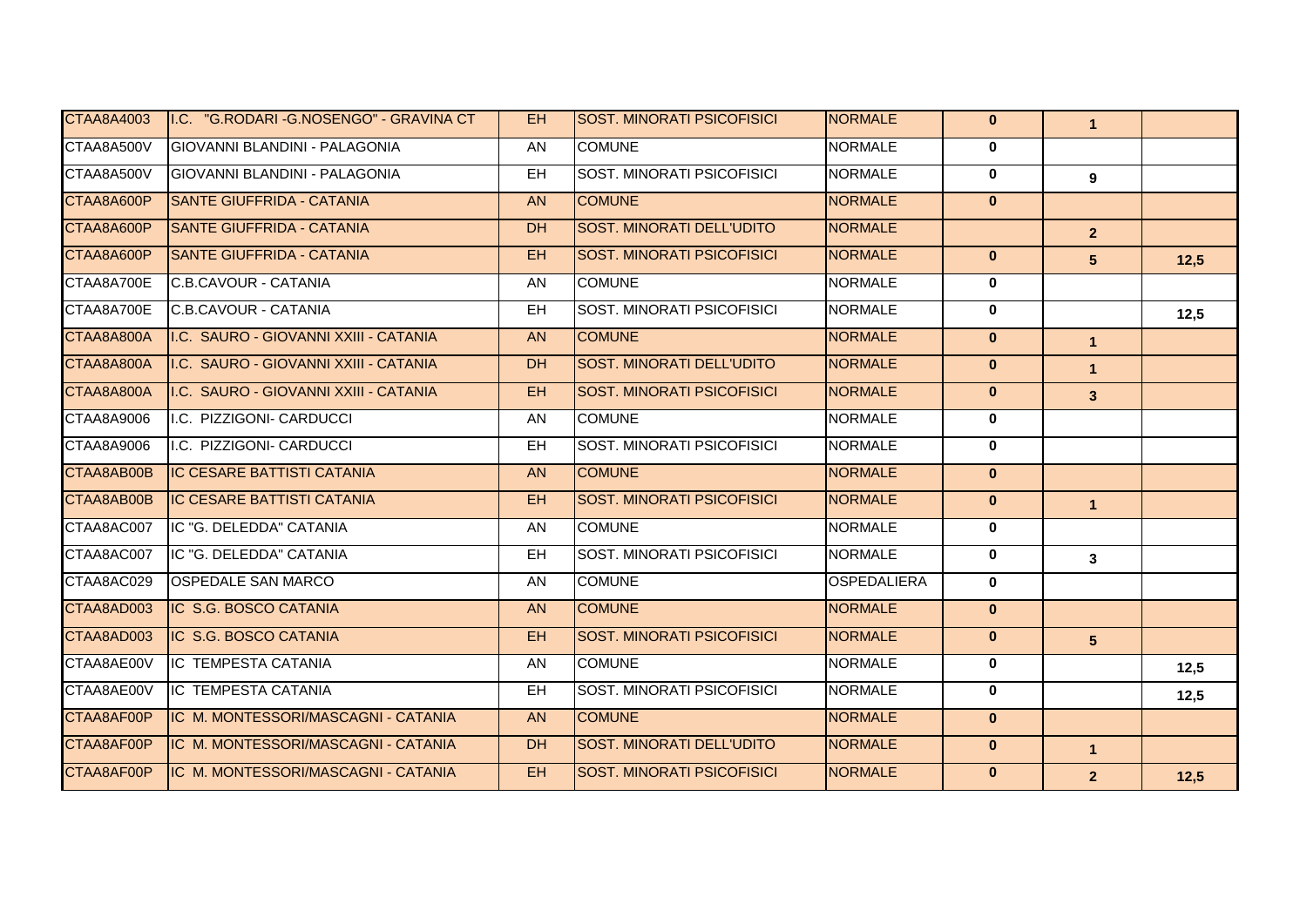| CTAA8AG00E | I.C. P.S. DI GUARDO/QUASIMODO - CATANIA      | AN        | <b>COMUNE</b>                     | <b>NORMALE</b> | $\mathbf{0}$ |                         |               |
|------------|----------------------------------------------|-----------|-----------------------------------|----------------|--------------|-------------------------|---------------|
| CTAA8AG00E | I.C. P.S. DI GUARDO/QUASIMODO - CATANIA      | <b>DH</b> | SOST. MINORATI DELL'UDITO         | <b>NORMALE</b> | $\mathbf 0$  | $\mathbf 1$             |               |
| CTAA8AG00E | I.C. P.S. DI GUARDO/QUASIMODO - CATANIA      | EH.       | SOST. MINORATI PSICOFISICI        | <b>NORMALE</b> | $\mathbf{0}$ | 3                       |               |
| CTAA8AH00A | VESPUCCI/CAPUANA/PIRANDELLO - CATANIA        | <b>AN</b> | <b>COMUNE</b>                     | <b>NORMALE</b> | $\mathbf{0}$ |                         |               |
| CTAA8AH00A | VESPUCCI/CAPUANA/PIRANDELLO - CATANIA        | EH.       | <b>SOST. MINORATI PSICOFISICI</b> | <b>NORMALE</b> | $\mathbf{0}$ | $\overline{3}$          | 12,5          |
| CTAA8AJ00G | <b>IG.GALILEI/MAZZINI - GRAMMICHELE</b>      | AN.       | <b>COMUNE</b>                     | <b>NORMALE</b> | $\mathbf 0$  |                         |               |
| CTAA8AJ00G | G.GALILEI/MAZZINI - GRAMMICHELE              | DH.       | <b>SOST. MINORATI DELL'UDITO</b>  | <b>NORMALE</b> | 0            | $\mathbf 1$             |               |
| CTAA8AJ00G | G.GALILEI/MAZZINI - GRAMMICHELE              | EH.       | <b>SOST. MINORATI PSICOFISICI</b> | <b>NORMALE</b> | $\mathbf 0$  | 8                       |               |
| CTAA8AK00B | I.C. MASCALI                                 | <b>AN</b> | <b>COMUNE</b>                     | <b>NORMALE</b> | $\mathbf{0}$ | $\mathbf{1}$            |               |
| CTAA8AK00B | II.C. MASCALI                                | EH.       | ISOST. MINORATI PSICOFISICI       | <b>NORMALE</b> | $\mathbf{0}$ | $\overline{2}$          | 12,5          |
| CTAA8AL007 | I.C. GIOVANNI VERGA RIPOSTO                  | <b>AN</b> | <b>COMUNE</b>                     | <b>NORMALE</b> | $\mathbf{0}$ |                         |               |
| CTAA8AL007 | I.C. GIOVANNI VERGA RIPOSTO                  | EH.       | SOST. MINORATI PSICOFISICI        | <b>NORMALE</b> | $\mathbf{0}$ | 3                       |               |
| CTAA8AM003 | I.C. " G.FALCONE" S.G.LA PUNTA               | <b>AN</b> | <b>COMUNE</b>                     | <b>NORMALE</b> | $\mathbf{0}$ |                         |               |
| CTAA8AM003 | I.C. " G.FALCONE" S.G.LA PUNTA               | EH.       | <b>SOST. MINORATI PSICOFISICI</b> | <b>NORMALE</b> | $\mathbf{0}$ | 8                       |               |
| CTAA8AN00V | I.C.S. " G. VERGA" SCORDIA                   | AN        | <b>COMUNE</b>                     | <b>NORMALE</b> | $\mathbf 0$  |                         | $12,5 + 12,5$ |
| CTAA8AN00V | I.C.S. " G. VERGA" SCORDIA                   | <b>DH</b> | SOST. MINORATI DELL'UDITO         | <b>NORMALE</b> | $\mathbf 0$  |                         |               |
| CTAA8AN00V | I.C.S. " G. VERGA" SCORDIA                   | EH.       | SOST. MINORATI PSICOFISICI        | <b>NORMALE</b> | $\mathbf{0}$ |                         |               |
| CTAA8AP00E | I.C. "SALVO BASSO" - SCORDIA                 | AN.       | <b>COMUNE</b>                     | <b>NORMALE</b> | $\mathbf{0}$ |                         |               |
| CTAA8AP00E | I.C. "SALVO BASSO" - SCORDIA                 | EH.       | <b>SOST. MINORATI PSICOFISICI</b> | <b>NORMALE</b> | $\mathbf{0}$ | $\mathbf{1}$            |               |
| CTAA8AQ00A | I.C. S.VENERINA                              | AN        | <b>COMUNE</b>                     | <b>NORMALE</b> | $\mathbf{0}$ | $\mathbf 1$             |               |
| CTAA8AQ00A | I.C. S.VENERINA                              | <b>EH</b> | SOST. MINORATI PSICOFISICI        | <b>NORMALE</b> | $\mathbf{0}$ |                         | 12,5          |
| CTAA8AR006 | I - I.C. "FABRIZIO DE ANDRE" - ACI S.ANTONIO | <b>AN</b> | <b>COMUNE</b>                     | <b>NORMALE</b> | $\mathbf{0}$ |                         |               |
| CTAA8AR007 | I - I.C. "FABRIZIO DE ANDRE" - ACI S.ANTONIO | $E$ H     | <b>SOST. MINORATI PSICOFISICI</b> | <b>NORMALE</b> | $\mathbf{0}$ | $\overline{\mathbf{3}}$ |               |
| CTAA8AR006 | I-I.C. "FABRIZIO DE ANDRE" - ACI S.ANTONIO   | <b>DH</b> | <b>SOST. MINORATI DELL'UDITO</b>  | <b>NORMALE</b> | $\mathbf{0}$ | $\mathbf{1}$            |               |
| CTAA8AS00B | II - I.C. A. DE GASPERI - ACI S. ANTONIO     | AN        | <b>COMUNE</b>                     | <b>NORMALE</b> | $\mathbf{0}$ |                         |               |